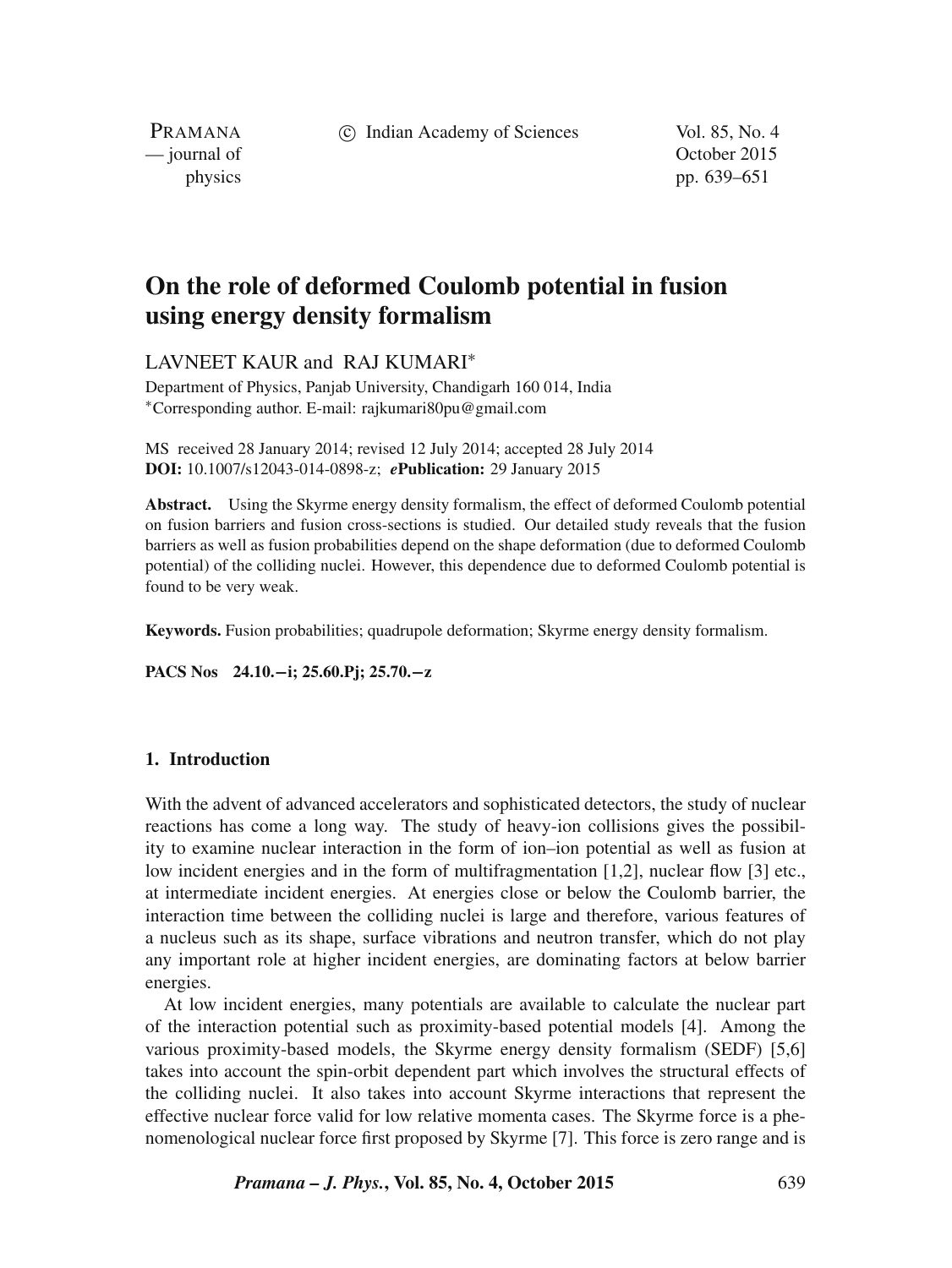density-dependent in nature. This force consists of a two-body term  $V_{ii}$  and a three-body term  $V_{iik}$ .

$$
V = \sum_{i < j} V_{ij}^{(2)} + \sum_{i < j < k} V_{ijk}^{(3)}.\tag{1}
$$

The three-body term describes the way in which interactions between two nucleons are influenced by the presence of a third nucleon. The Skyrme force has a few adjustable parameters  $t_0$ ,  $t_1$ ,  $t_2$ ,  $t_3$  and  $W_0$ , the values of which can be adjusted for better description of various ground-state properties such as binding energies, nucleon densities, root mean square (rms) radii of nuclei, etc.

As far as Coulomb part of the interaction potential is concerned, a very few efforts have been made to modify it [8]. In these studies, different models (double-folding model, quantum-diffusion approach) were used to obtain approximate expressions for the Coulomb potential between two deformed nuclei. In another study by Manhas *et al* [9], the effect of adding quadrupole deformations  $\beta_2$  and higher multipole deformation ( $\beta_3$ ,  $\beta_4$ ,  $\beta_6$ , and  $\beta_8$ ) on distribution of barriers for spherical deformed and deformed–deformed nuclei was studied using generalized fragmentation theory. We find that such studies were not conducted yet, using Skyrme energy density formalism. Motivated by [9], we aim to study the effect of deformed Coulomb potential on fusion barrier heights as well as the fusion probabilities using SEDF. Our study is confined to quadrupole deformation  $\beta_2$ , because it was clearly mentioned in [9] that  $\beta_3$  is known to be nonzero for only a few nuclei,  $\beta_6$  is insignificant for collisions involving deformed–deformed systems and  $\beta_8$  is significant for collisions involving spherical deformed systems. Since, in the present study, we deal with spherical deformed as well as deformed–deformed systems, we restrict our study to quadrupole deformation.

For this study, the nuclear part of the nucleus–nucleus interaction potential is assumed to be independent of deformation. The deformation enters the Coulomb potential through the deformation parameter  $\beta_2$ , which describes the collective behaviour of a nucleus. For spherically symmetric nucleus,  $\beta_2 = 0$ , i.e.,  $b = a$ , where *a* and *b* represent semimajor and semiminor axes, respectively. In a prolate deformed nucleus,  $\beta_2 > 0$ , i.e.,  $b > a$ , and so the matter is distributed along the angular momentum axis. In oblate-deformed nucleus  $\beta_2 < 0$ , i.e.,  $b < a$ , and so there is a flattened distribution of matter about the angular momentum axis. In the present work, we aim to study the role of oblate and prolate quadrupole deformations in Coulomb potential of the colliding nuclei on fusion probabilities using different Skyrme forces. Here, we shall use Skyrme forces S, SIII, SV and SKa. The choice of these Skyrme forces is based on the idea that the Skyrme force S has no density dependence whereas force SIII has density dependence. The Skyrme force SIII is widely used to study the heavy-ion potential at low incident energies because this force is found to reproduce most of the experimental data on binding energies and rms radii. For the force SV,  $t_3 = 0$ , and so this is simply a two-body force with no density dependence. The total interaction potential calculated using Skyrme forces from S to SVI show similar trend, i.e., these remain attractive at larger distances and become repulsive at shorter distances. On the other hand, the Skyrme force SKa remains attractive throughout.

This paper is organized as follows. Section 2 gives a brief description of the model and §3 gives the results and discussions. Finally, summary is presented in §4.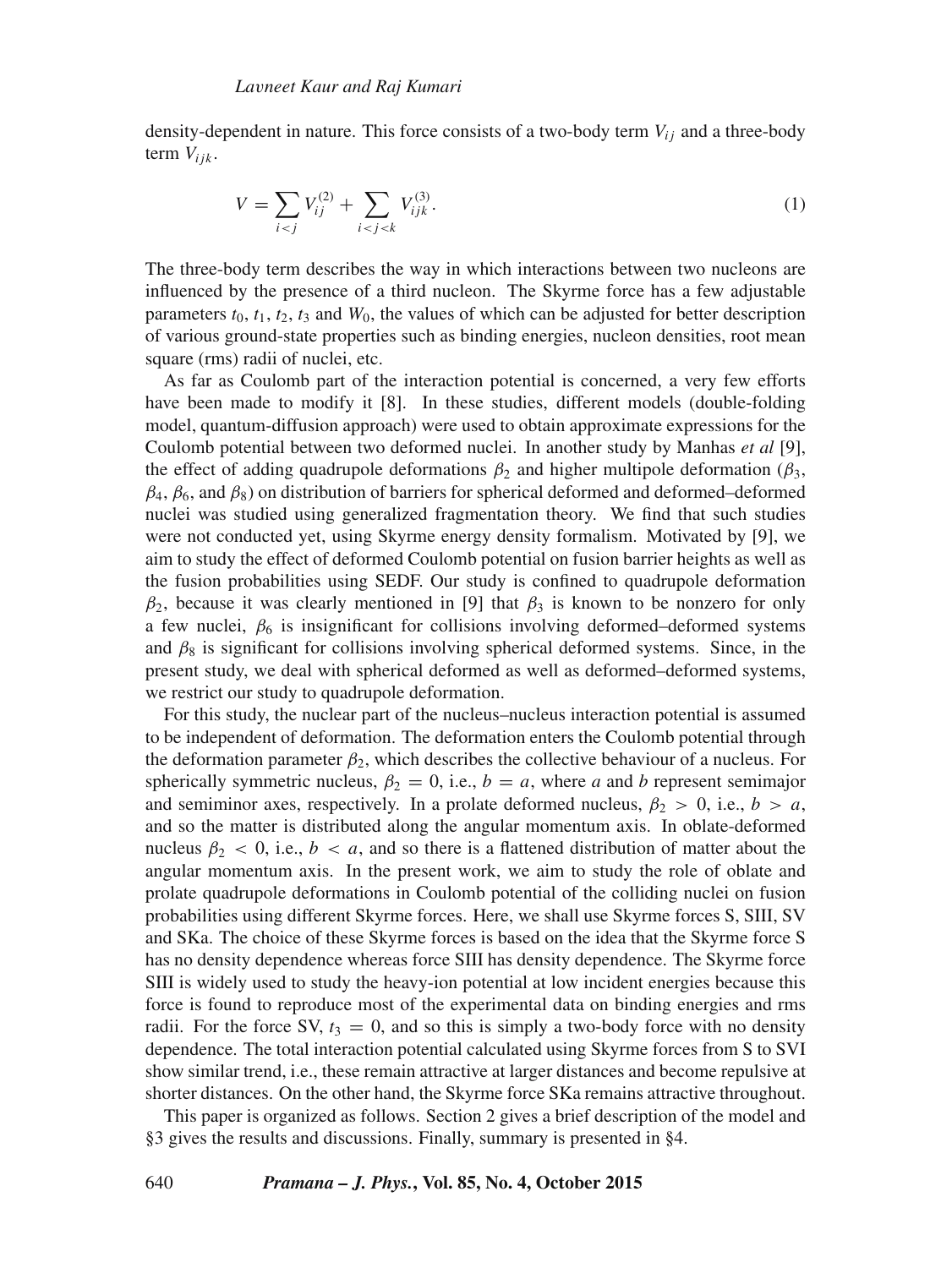#### **2. The model**

The nuclear potential  $V_N(R)$  is defined as the difference between the energy expectation value *E* of the two colliding nuclei at a finite distance *R* and at infinity [5,6,10]:

$$
V_{\rm N}(R) = E(R) - E(\infty). \tag{2}
$$

The energy *E* at infinity represents the binding energy of a nucleus in isolation. The energy expectation value *E* is given by

$$
E = \int H(\vec{r})d\vec{r}.\tag{3}
$$

The energy density functional  $H(\vec{r})$  associated with Skyrme interaction is given by

$$
H(\vec{r}) = \frac{\hbar^2 \tau}{2m} + \frac{t_0}{2} \left[ \left( 1 + \frac{x_0}{2} \right) \rho^2 - \left( x_0 + \frac{1}{2} \right) \left( \rho_n^2 + \rho_p^2 \right) \right] + \frac{1}{4} (t_1 + t_2) \rho \tau
$$
  
+ 
$$
\frac{1}{8} (t_2 - t_1) (\rho_n \tau_n + \rho_p \tau_p) + \frac{1}{16} (t_2 - 3t_1) \rho \nabla^2 \rho
$$
  
+ 
$$
\frac{1}{32} (3t_1 + t_2) (\rho_n \nabla^2 \rho_n + \rho_p \nabla^2 \rho_p) + \frac{1}{16} (t_1 - t_2) (\vec{J}_n^2 + \vec{J}_p^2)
$$
  
+ 
$$
\frac{1}{4} t_3 \rho_n \rho_p \rho - \frac{1}{2} W_0 (\rho \vec{\nabla} \cdot \vec{J} + \rho_n \vec{\nabla} \cdot \vec{J}_n + \rho_p \vec{\nabla} \cdot \vec{J}_p), \tag{4}
$$

with  $\rho = \rho_{\rm n} + \rho_{\rm p}$ ,  $\tau = \tau_{\rm n} + \tau_{\rm p}$  and  $J = J_{\rm n} + J_{\rm p}$ . The quantities  $\rho$ ,  $\tau$  and  $J$  are nucleon density, kinetic energy density and spin density, respectively. The subscripts n and p refer to neutron and proton respectively. The different Skyrme force parameters  $t_0$ ,  $x_0$ ,  $t_1$ ,  $t_2$ ,  $t_3$  and  $W_0$  are fitted by different physicists to obtain various ground-state properties. The interaction potential becomes

$$
V_{\rm N}(R) = \int \left[ H(\rho, \tau, \vec{J}) - \{H_1(\rho_1, \tau, \vec{J}_1) - H_2(\rho_2, \tau, \vec{J}_2) \} \right] d\vec{r}.
$$
 (5)

One can divide the Hamiltonian into two parts involving the spin-independent and spindependent parts [6]

$$
V_{N}(R) = V_{P}(R) + V_{J}(R),
$$
\n(6)

where  $V_P(R)$  is the spin density independent part and  $V_I(R)$  is the spin density dependent part.

The spin-independent part  $V_P(R)$  can be calculated in accordance with the proximity theorem. The proximity theorem states that the force between gently curved surfaces as a function of the separation degree of freedom *s* is proportional to the interaction potential per unit area,  $e(s)$ , between two flat surfaces; the proportionality factor being  $2\pi$  times the reciprocal of the square root of the Gaussian curvature of the gap width function at the

*Pramana – J. Phys.***, Vol. 85, No. 4, October 2015** 641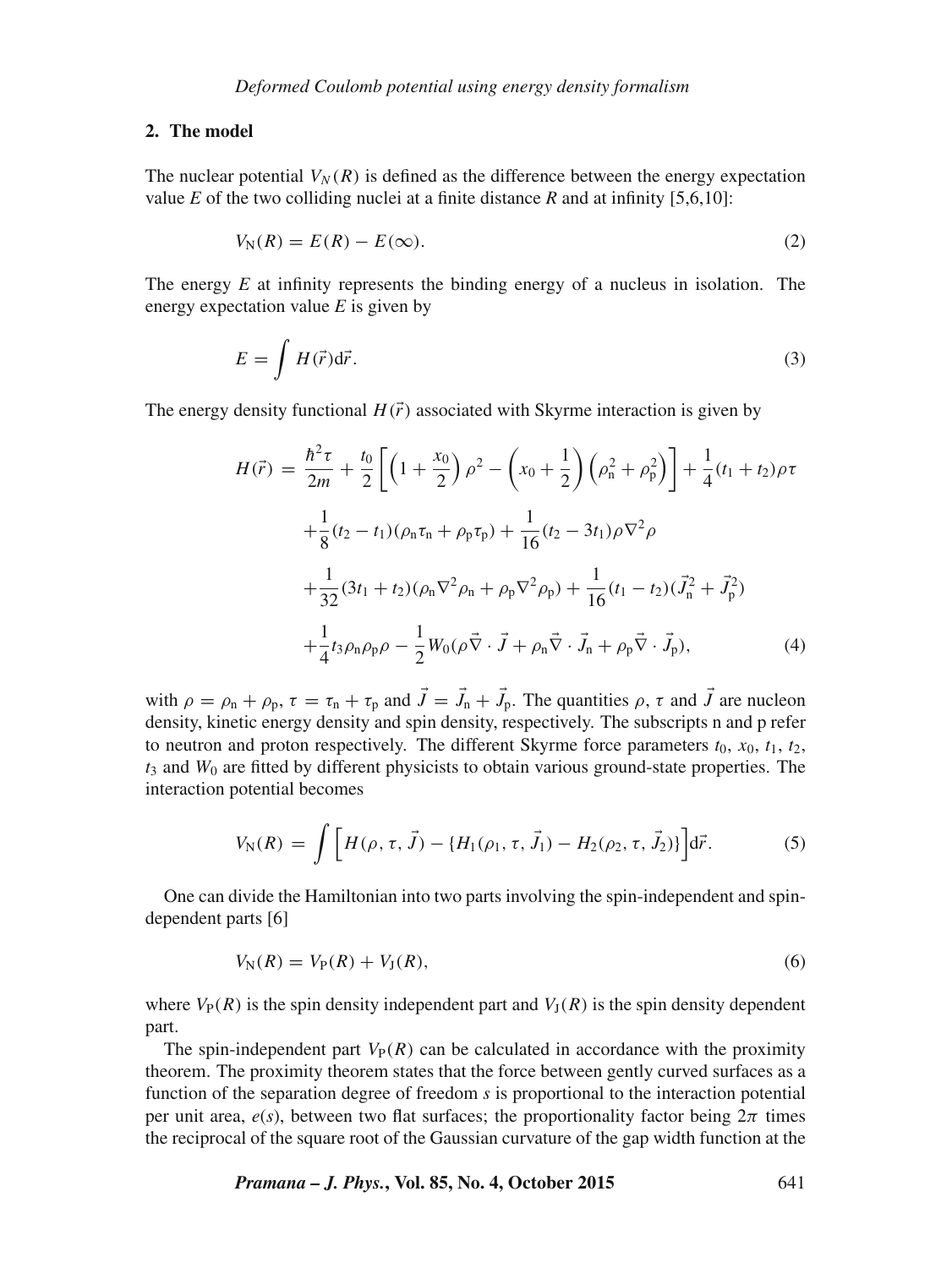point of closest approach [11]. According to the theorem, the nuclear proximity potential,  $V_P(R)$ , of the two spherical nuclei, with radii  $C_1$  and  $C_2$  and whose centres are separated by a distance  $R = s + C_1 + C_2$ , is given by

$$
V_{P}(R) = \int [H(\rho) - \{H_{1}(\rho_{1}) - H_{2}(\rho_{2})\}]d\vec{r}
$$
  
=  $2\pi \bar{R}\Phi(s)$ , (7)

where  $\Phi(s)$  is a universal function and is given by

$$
\Phi(s) = \int \{H(\rho) - [H_1(\rho_1) + H_2(\rho_2)]\} dZ,\tag{8}
$$

and mean curvature radius  $\overline{R}$  is given by

$$
\bar{R} = \frac{C_1 C_2}{C_1 + C_2},\tag{9}
$$

with the Süssmann central radii  $C_i$ , expressed in terms of equivalent spherical nuclear radii  $R_i$  as

$$
C_i = R_i - \frac{b}{R_i},\tag{10}
$$

where  $R_i = 1.28A_i^{1/3} - 0.76 + 0.8A_i^{-1/3}$  given by Blocki [11] and surface diffuseness  $b \approx 1$  fm.

The spin-dependent part can be further simplified as

$$
V_{J}(R) = \int [H(J) - \{H(J_{1}) + H(J_{2})\}]d\vec{r}
$$
  
= 
$$
-\frac{W_{0}}{2} \int [\rho_{1}\vec{\nabla} \cdot \vec{J}_{2} + \rho_{2}\vec{\nabla} \cdot \vec{J}_{1} + \rho_{n1}\vec{\nabla} \cdot \vec{J}_{n2} + \rho_{n2}\vec{\nabla} \cdot \vec{J}_{n1}
$$

$$
+ \rho_{p1}\vec{\nabla} \cdot \vec{J}_{p2} + \rho_{p2}\vec{\nabla} \cdot \vec{J}_{p1}]d\vec{r}
$$
(11)

which under the assumption  $\rho_{n1} = \rho_{p1} = \frac{1}{2}\rho_1$  becomes

$$
V_{\mathcal{J}}(R) = -\frac{3}{4}W_0 \int [\rho_2 \vec{\nabla} \cdot (\vec{J}_{\mathbf{n}1} + \vec{J}_{\mathbf{p}1}) + \rho_1 \vec{\nabla} \cdot (\vec{J}_{\mathbf{n}2} + \vec{J}_{\mathbf{p}2})] d\vec{r}.
$$
 (12)

The spin density  $\vec{J}(\vec{r})$  can be divided into core and valence particles as

$$
\vec{J}(\vec{r}) = \vec{J}_{c}(\vec{r}) \pm \vec{J}_{nv}(\vec{r}).
$$
\n(13)

The first term gives the contribution owing to the core consisting of closed shells and second term represents the valence particles (holes)  $n<sub>v</sub>$ ; with + for particles and – for holes. The contribution of the core and hole in terms of shells can be written as

$$
\vec{J}_{c}(\vec{r}) = \frac{\vec{r}}{4\pi r^{4}} \sum_{\alpha} (2j_{\alpha} + 1) \Big[ (j_{\alpha}(j_{\alpha} + 1) - l_{\alpha}(l_{\alpha} + 1) - \frac{3}{4} \Big] R_{\alpha}^{2}(\vec{r}), \tag{14}
$$

$$
\vec{J}_{n\nu}(\vec{r}) = \frac{n_{\nu}\vec{r}}{4\pi r^4} \left[ j(j+1) - l(l+1) - \frac{3}{4} \right] R_l^2(\vec{r}),\tag{15}
$$

642 *Pramana – J. Phys.***, Vol. 85, No. 4, October 2015**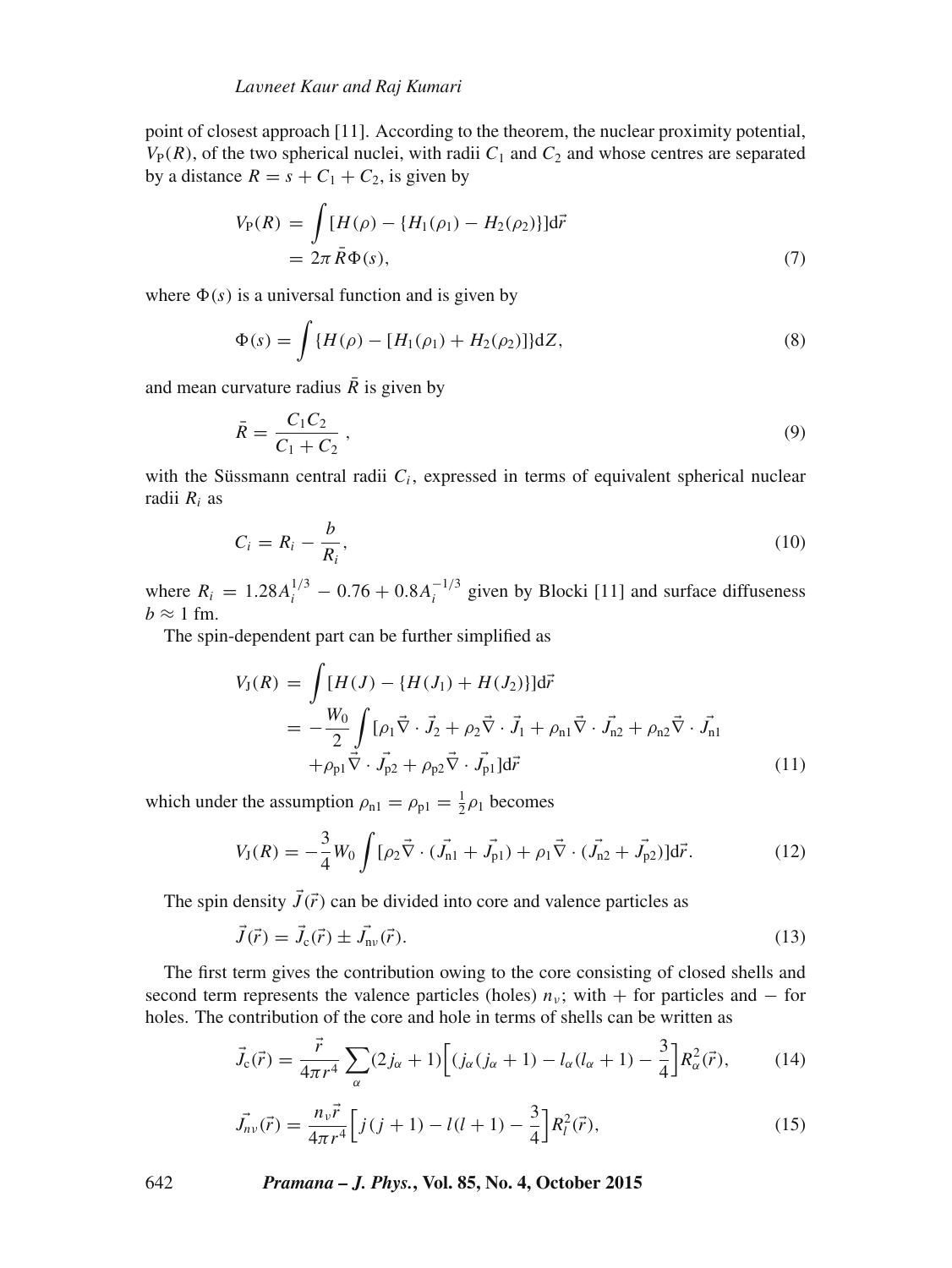where  $R_{nl}(r)$  is the normalized radial wave function which reads as

$$
R_{nl}(\vec{r}) = C_{nl}r^{l+1}e^{-\nu r^2}v_{nl}(2\nu r^2)
$$
\n(16)

with

$$
C_{nl} = \left[\frac{[2^{l-n+2}(2\nu)^{l+(3/2)}(2l+2n+1)!!]}{\sqrt{\pi}[(2l+1)!!]^2n!}\right]^{1/2}
$$

and

$$
\nu_{nl}(x) = \sum_{k=0}^{n} (-1)^k 2^k \binom{n}{k} \frac{(2l+1)!!}{(2l+2k+1)!!} x^k,
$$

where the scaling factor  $\nu$  is given by

$$
2\nu = \frac{41A^{-1/3}mc^2}{\hbar^2c^2}
$$
 (in fm<sup>-2</sup>). (17)

The nucleon densities used in the formalism is given by

$$
\rho_i(r_i) = \rho_{0i} \left[ 1 + \exp\left(\frac{r_i - R_{0i}}{a_i}\right) \right]^{-1},\tag{18}
$$

where  $R_{0i}$  is the half density radii, which gives the distance from the centre at which the density is reduced to half of its maximum value and  $a_i$  is the surface diffuseness parameter, which is defined as the distance over which the density drops from 90% to 10% of its maximum value  $\rho_0$ . For further detailed explanation of Skyrme energy density model, one can refer to [6]. Using eqs (7) and (11), the nuclear part of the interaction potential  $V_N(R)$  can be calculated.

The barrier formation occurs due to complex interplay between the nuclear and Coulomb potentials as [5,6]

$$
V_{\rm T}(R) = V_{\rm N}(R) + V_{\rm C}(R). \tag{19}
$$

The expression for the Coulomb interaction  $V_C(R)$  between the two deformed colliding nuclei as given in [12] is

$$
V_{\rm C}(R,\theta) = \frac{Z_1 Z_2 e^2}{R} + \sqrt{\frac{9}{20\pi}} \frac{Z_1 Z_2 e^2}{R^3} \sum_{i=1}^2 R_i^2 \beta_{2i} P_2(\cos \theta_i)
$$

$$
+ \frac{3}{7\pi} \frac{Z_1 Z_2 e^2}{R^3} \sum_{i=1}^2 R_i^2 [(\beta_{2i} P_2(\cos \theta_i)]^2,
$$
(20)

*Pramana – J. Phys.***, Vol. 85, No. 4, October 2015** 643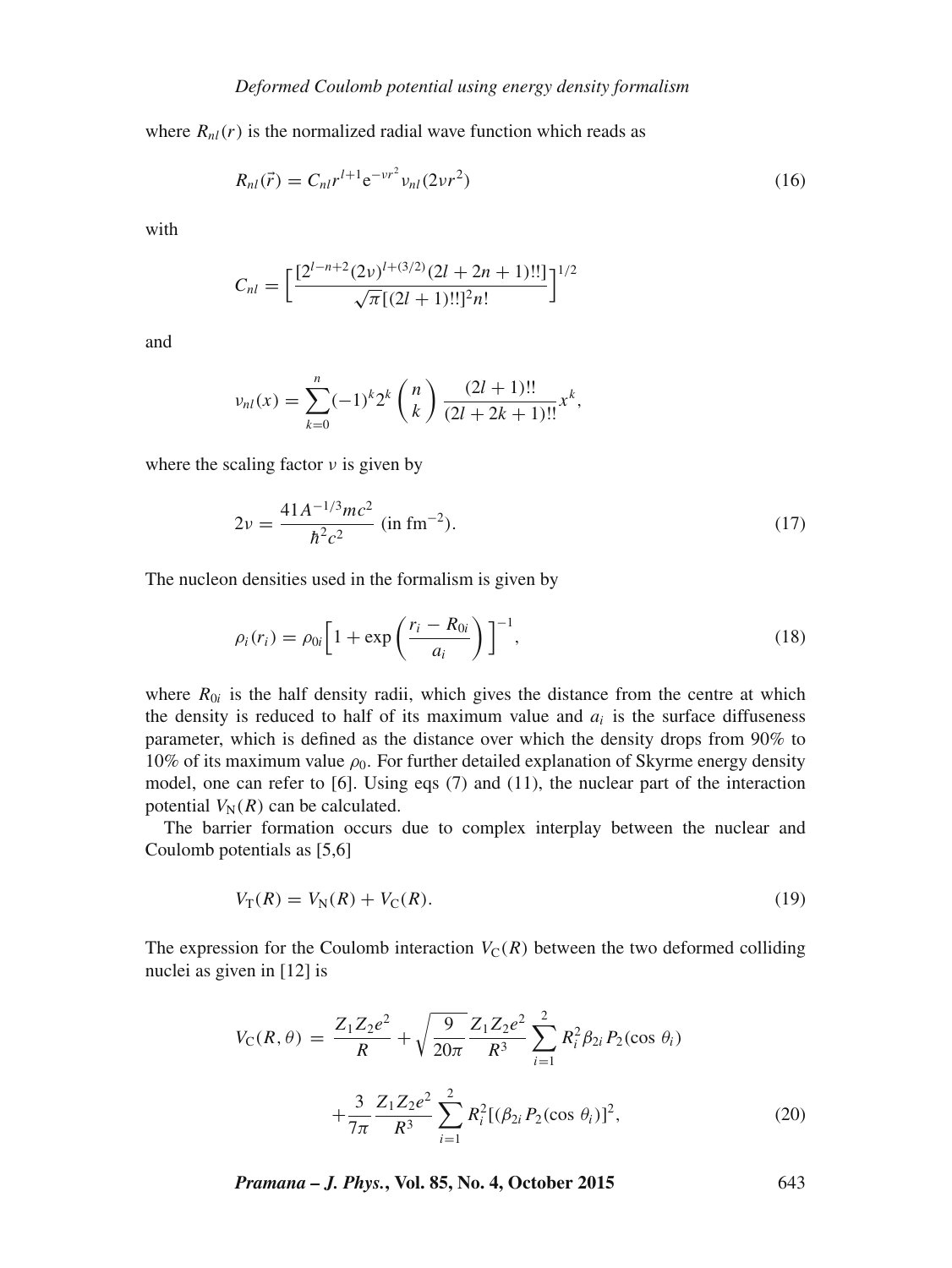where  $\theta_i$  is the angle between the radius vector R and the symmetry axis of the *i*th nucleus,  $R_i$  is the effective sharp radius of the *i*th nucleus and parameter  $\beta_{2i}$  corresponds to the quadruple deformation of the *i*th nucleus.

During the collision, the two interacting nuclei may have many possible orientations  $(\theta_1, \theta_2)$ . Therefore, it is preferred to take average over all the possible relative orientations  $(0°$  to 180°) of two deformed colliding nuclei while studying the fusion between them. We restrict to the condition that both the colliding nuclei are in the same plane (i.e.,  $\phi = 0$ ). Therefore, the Coulomb potential calculated above is independent of the angle  $\phi$ . It is known that the quadruple deformation ( $\beta_2$ ) and higher-order deformations ( $\beta_3$ ,  $β_1$ ) etc., satisfy the relation  $β_2^2 ≈ β_{1 \ge 3}$ . Therefore, terms which are linear and quadratic in quadruple deformation of nuclei are considered and the terms including higher-order deformations are neglected [12]. The values of quadruple deformation parameter  $(\beta_{2i})$  for this study are taken from [13].

Once the total interaction potential  $V_T(R)$  is calculated, the barrier height  $V_B$  and barrier position  $R_B$  can be extracted as

$$
\left. \frac{\mathrm{d}V_{\mathrm{T}}(R)}{\mathrm{d}R} \right|_{R=R_{\mathrm{B}}} = 0, \quad \left. \frac{\mathrm{d}^2 V_{\mathrm{T}}(R)}{\mathrm{d}R^2} \right|_{R=R_{\mathrm{B}}} \le 0. \tag{21}
$$

Once the barrier positions and heights are known, one can calculate the fusion crosssection. The extensively used formula for the fusion cross-section is due to Wong [14]. In this, it was assumed that the absorption into the fusion channels takes place due to tunnelling through the barrier. For energies corresponding to a trajectory close and below the barrier top, the barrier looks like an inverted parabola. The expression for the same is given as

$$
V_{\rm T}(R) = V_{\rm N}(R) + V_{\rm C}(R) = V_{\rm B} - \frac{1}{2}\mu^2 \omega^2 (R - R_{\rm B})^2. \tag{22}
$$

Here,  $\mu$  and  $\omega$  are the reduced mass of the fusing system and the frequency of the oscillator, respectively. The probability of penetration at the top of this inverted harmonic-oscillator potential is one-half. Therefore, the interaction barrier for the *l*th partial wave is defined as the energy  $E_l$  at which the absorption probability is onehalf. The interaction barrier for the *s*-wave is known as the Coulomb barrier. In the Wong model, this Coulomb barrier was measured by employing a simple analytic expression for the total reaction cross-section taken from the ingoing-wave strong-absorption model [15].

In Wong formalism, the cross-section for a complete fusion  $\sigma_{fus}(E_{c.m.})$  is given by

$$
\sigma_{\text{fus}}(E_{\text{c.m.}}) = \frac{\pi}{k^2} \sum_{l=0}^{l_{\text{max}}} (2l+1) T_l(E_{\text{c.m.}}),
$$
\n(23)

where  $k = \sqrt{2\mu E_{\text{c.m.}}/\hbar^2}$  and  $l_{\text{max}}$  corresponds to the largest partial wave for which a pocket still exists in the interaction potential and  $T_l(E_{c.m.})$  is the energy-dependent

644 *Pramana – J. Phys.***, Vol. 85, No. 4, October 2015**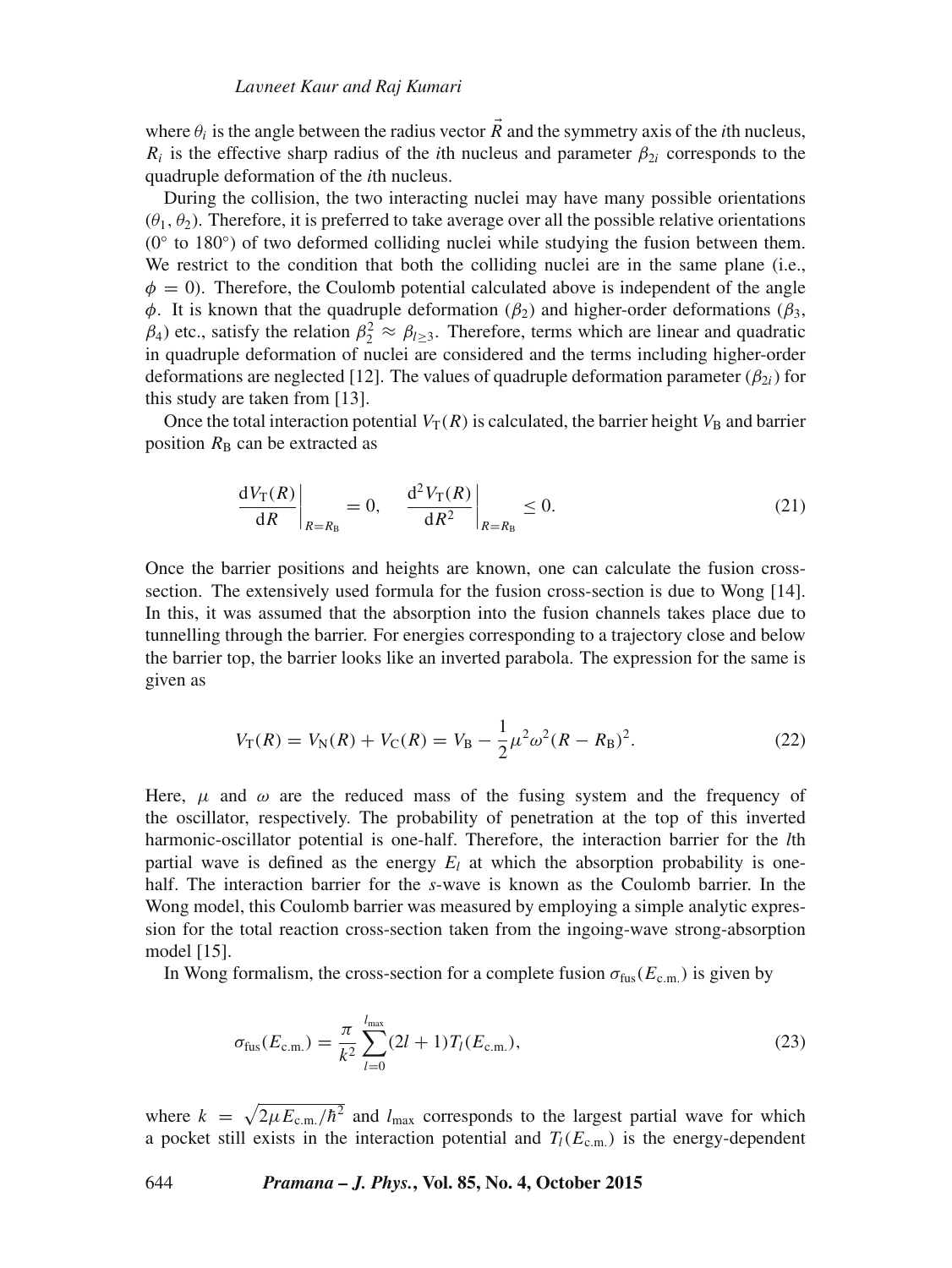barrier penetration factor, approximated by Hill–Wheeler formula for a parabolic interaction barrier [16] as

$$
T_l(E_{c.m.}) = \left[1 + \exp\left\{\frac{2\pi}{\hbar\omega_l}(V_{\rm B}^l - E_{c.m.})\right\}\right]^{-1},\tag{24}
$$

where  $V_{\text{B}}^{l}(R_{\text{B}}^{l})$  and  $\hbar \omega_{l}$  are the barrier height and curvature, respectively, for the *l*th partial wave. The above-mentioned Hill–Wheeler expression is valid only in the proximity of the barrier (i.e., at energy slightly above and below the Coulomb barrier).  $R'_{\text{B}}$  and  $\hbar \omega_l$  are insensitive to *l* and therefore, given by

$$
R_{\rm B}^l \simeq R_{\rm B}^0, \quad \hbar \omega_l \simeq \hbar \omega_0 \tag{25}
$$

and

$$
V_{\rm B}^l \cong V_{\rm B}^0 + \frac{\hbar^2 l(l+1)}{2\mu (R_{\rm B}^0)^2}.
$$
\n(26)

Using the above assumptions and replacing the summation in eq. (23) by an integral, and taking  $(l + \frac{1}{2})^2 = \chi$ , we get

$$
\sigma_{\text{fus}}(E_{\text{c.m.}}) = \frac{2\pi}{k^2} \int_{1/4}^{x} d\chi \left[ \frac{1}{1 + \exp\{\frac{2\pi}{\hbar \omega_0} (V_{\text{B}}^0 + \frac{\hbar^2 l(l+1)}{2\mu (R_{\text{B}}^0)^2} - E_{\text{c.m.}}) \}} \right],
$$
(27)

which reduces to

$$
\sigma_{\text{fus}}(\text{mb}) = 10 \frac{(R_{\text{B}}^{0})^2 \hbar \omega_0}{2E_{\text{c.m.}}} \ln \left[ 1 + \exp \left\{ \frac{2\pi}{\hbar \omega_0} (E_{\text{c.m.}} - V_{\text{B}}^{0}) \right\} \right].
$$
 (28)

## **3. Results and discussions**

In this study, the fusion barriers and fusion probabilities for the reactions  ${}^{30}\text{Si}+{}^{62}\text{Ni}$ ,  $^{58}$ Ni+<sup>74</sup>Ge,  $^{30}$ Si+ $^{24}$ Mg,  $^{40}$ Ca+ $^{96}Z$ r,  $^{28}$ Si+ $^{62}$ Ni,  $^{64}$ Ni+ $^{74}$ Ge,  $^{16}O+^{76}$ Ge and  $^{16}O+^{92}Zr$ are calculated. These reactions are grouped under different categories like spherical– oblate  $(S+O)$ , spherical–prolate  $(S+P)$ , oblate–oblate  $(O+O)$  and prolate–prolate  $(P+P)$ depending upon the value of the deformation parameter used for colliding nuclei in deformed Coulomb potential.

In table 1, values of various Skyrme parameters for Skyrme forces S, SIII, SV and SKa are displayed and in tables 2 and 3, the barrier heights calculated using these forces

| Skyrme force | $t_0$<br>(MeV fm <sup>3</sup> ) | (MeV fm <sup>5</sup> ) | $t_2$<br>(MeV fm <sup>5</sup> ) | tз<br>(MeV fm <sup>6</sup> ) | $W_0$<br>(MeV fm <sup>5</sup> ) |
|--------------|---------------------------------|------------------------|---------------------------------|------------------------------|---------------------------------|
| S            | $-1072.00$                      | 461.00                 | $-40.00$                        | 8027.00                      | 0.00                            |
| <b>SIII</b>  | $-1128.75$                      | 395.00                 | $-95.00$                        | 14000.00                     | 120.00                          |
| <b>SV</b>    | $-1248.29$                      | 970.56                 | 107.22                          | 0.00                         | 150.00                          |
| SKa          | $-1602.78$                      | 570.88                 | $-67.70$                        | 8000.00                      | 125.00                          |

Table 1. The Skyrme force parameters currently in use.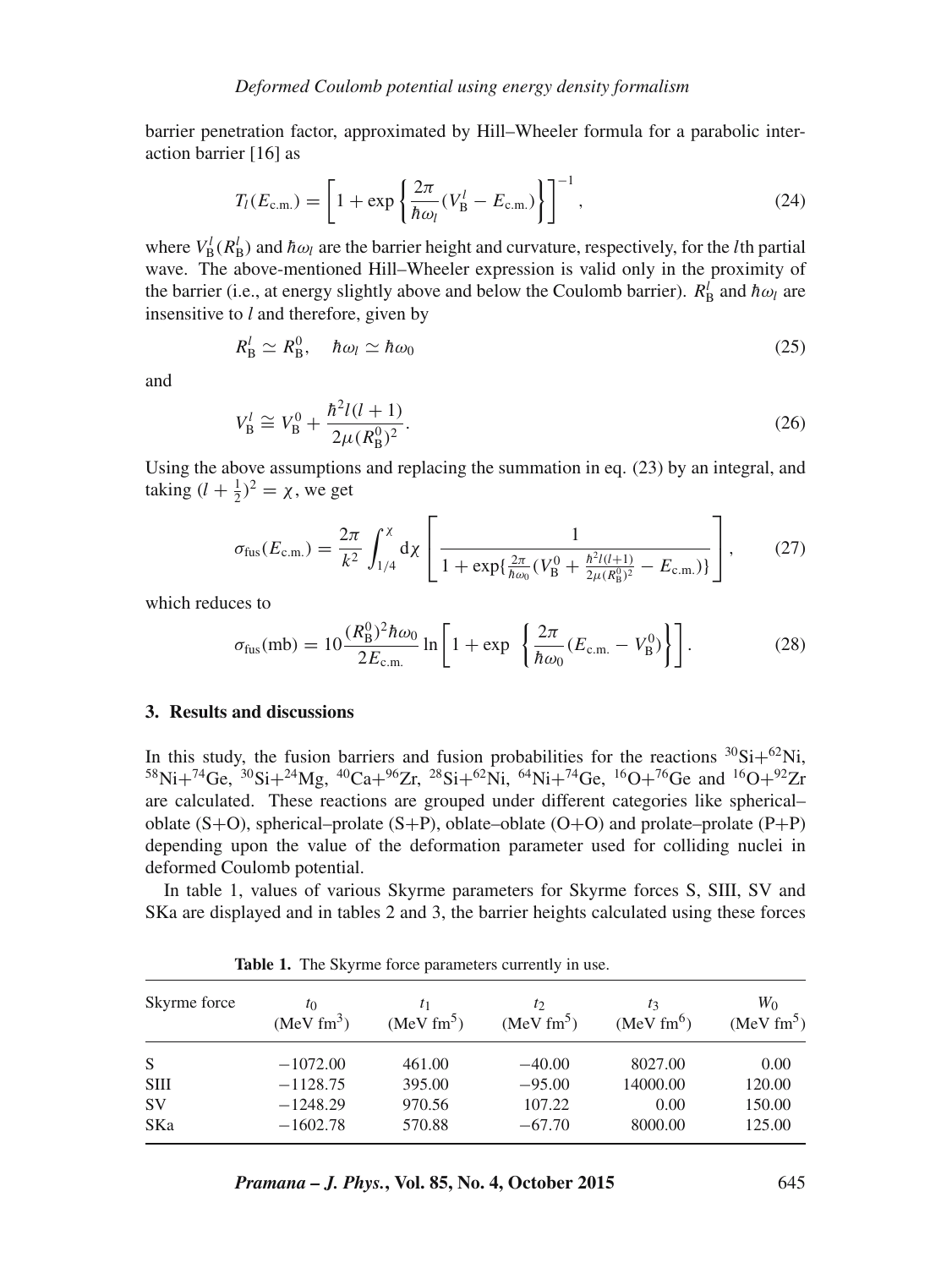#### *La*v*neet Kaur and Raj Kumari*

**Table 2.** Fusion barrier heights  $V_B$  (MeV) calculated using SEDF for Skyrme force S and SIII are displayed for the reactions of spherical colliding nuclei as well as deformed colliding nuclei (by including deformation up to  $\beta_2$ ). These barrier heights are calculated from the total interaction potential averaged over all possible relative orientations  $\theta_i$  (0° to 180°) of two deformed colliding nuclei. The corresponding empirical values are also listed.

| Category | Reaction                      | $Z_1Z_2$ | S<br>$V_{\rm B}$<br>(MeV) | S Def<br>$V_{\rm B}$<br>(MeV) | <b>SIII</b><br>$V_{\rm B}$<br>(MeV) | SIII Def<br>$V_{\rm B}$<br>(MeV) | Empirical<br>$V_{\rm B}$<br>(MeV) | Ref.   |
|----------|-------------------------------|----------|---------------------------|-------------------------------|-------------------------------------|----------------------------------|-----------------------------------|--------|
| $S+O$    | $^{30}Si + ^{62}Ni$           | 392      | 51.17                     | 51.08                         | 51.51                               | 51.42                            | 52.20                             |        |
|          |                               |          |                           |                               |                                     |                                  | $\pm 0.9$                         | [18]   |
|          |                               |          |                           |                               |                                     |                                  | 52.10                             | [21]   |
| $S+O$    | $^{58}$ Ni + $^{74}$ Ge       | 896      | 109.10                    | 108.62                        | 110.01                              | 109.51                           | 107.5                             | [19]   |
| $S+P$    | $^{30}Si + ^{24}Mg$           | 168      | 24.00                     | 24.02                         | 24.14                               | 24.17                            | 24.80                             | $[17]$ |
| $S+P$    | ${}^{40}Ca + {}^{96}Zr$       | 800      | 98.66                     | 99.23                         | 98.90                               | 99.48                            | 94.59                             | [20]   |
| $O+O$    | $^{28}Si + ^{62}Ni$           | 392      | 51.66                     | 51.24                         | 52.06                               | 51.62                            | 52.89                             | [18]   |
|          |                               |          |                           |                               |                                     |                                  | 51.30                             | $[21]$ |
| $O+O$    | $^{64}$ Ni + <sup>74</sup> Ge | 896      | 107.51                    | 106.84                        | 108.18                              | 107.48                           | 105.1                             | [19]   |
| $P+P$    | $^{16}O+^{76}Ge$              | 256      | 35.24                     | 35.37                         | 35.37                               | 35.50                            | 35.00                             | [22]   |
| $P+P$    | $^{16}O+^{92}Zr$              | 320      | 43.29                     | 43.36                         | 43.44                               | 43.51                            | 41.96                             | [23]   |

are displayed for the above-mentioned reactions along with the experimental data. It is clear from the table that the barrier heights decrease for S+O and O+O cases and increase for the case of S+P and P+P compared to the spherical–spherical case. This may be due to the reason that in the case of oblate-deformed nucleus, two of the axes are major and one is minor. However, in the case of prolate-deformed nucleus, only one axis is major and two axes are minor. Therefore, the probability of overlapping along

| Category | Reaction                              | $Z_1Z_2$ | <b>SV</b><br>$V_{\rm B}$<br>(MeV) | SV Def<br>$V_{\rm B}$<br>(MeV) | SKa<br>$V_{\rm B}$<br>(MeV) | SKa Def<br>$V_{\rm B}$<br>(MeV) | Empirical<br>$V_{\rm B}$<br>(MeV) | Ref.   |
|----------|---------------------------------------|----------|-----------------------------------|--------------------------------|-----------------------------|---------------------------------|-----------------------------------|--------|
| $S+O$    | $^{30}Si + ^{62}Ni$                   | 392      | 49.85                             | 49.76                          | 48.86                       | 48.77                           | 52.20                             |        |
|          |                                       |          |                                   |                                |                             |                                 | $\pm 0.9$                         | $[18]$ |
|          |                                       |          |                                   |                                |                             |                                 | 52.10                             | [21]   |
| $S+O$    | $^{58}$ Ni + $^{74}$ Ge               | 896      | 106.41                            | 105.96                         | 104.34                      | 103.91                          | 107.5                             | [19]   |
| $S+P$    | $^{30}Si + ^{24}Mg$                   | 168      | 23.31                             | 23.34                          | 22.84                       | 22.88                           | 24.80                             | $[17]$ |
| $S + P$  | ${}^{40}Ca + {}^{96}Zr$               | 800      | 95.87                             | 96.40                          | 94.22                       | 94.72                           | 94.59                             | [20]   |
| $O+O$    | $^{28}Si + ^{62}Ni$                   | 392      | 50.32                             | 49.93                          | 49.22                       | 48.86                           | 52.89                             | [18]   |
|          |                                       |          |                                   |                                |                             |                                 | 51.30                             | $[21]$ |
| $O+O$    | ${}^{64}\text{Ni} + {}^{74}\text{Ge}$ | 896      | 104.85                            | 104.21                         | 102.93                      | 102.33                          | 105.1                             | $[19]$ |
| $P+P$    | $16O+76Ge$                            | 256      | 34.24                             | 34.36                          | 33.93                       | 34.05                           | 35.00                             | $[22]$ |
| $P + P$  | $^{16}O + ^{92}Zr$                    | 320      | 42.07                             | 42.14                          | 41.68                       | 41.75                           | 41.96                             | $[23]$ |

**Table 3.** Fusion barrier heights  $V_B$  (MeV) using SEDF for Skyrme forces SV and SKa. The corresponding empirical values are also listed.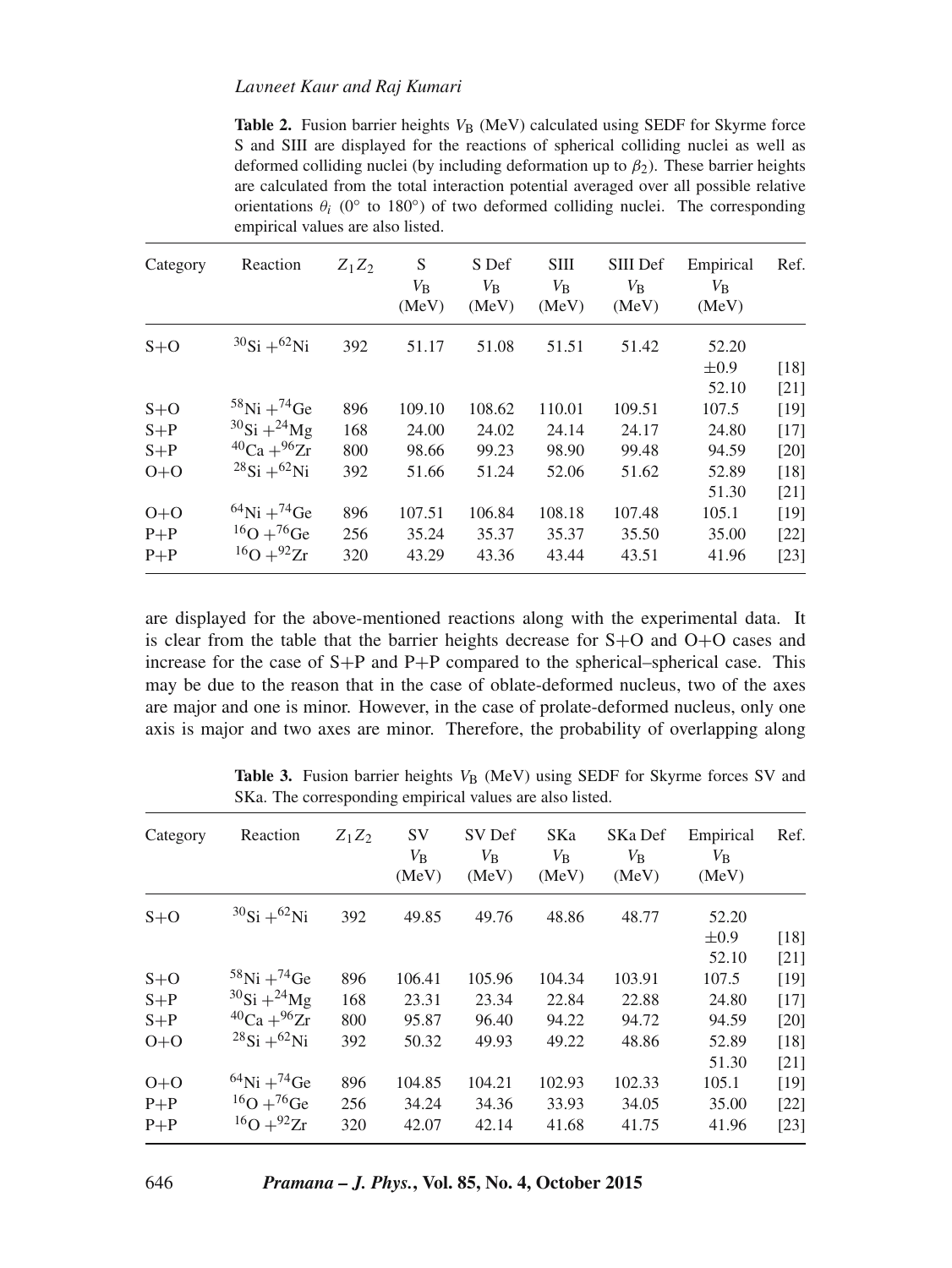one major axis in prolate-deformed nucleus is less compared to that along two major axes in oblate-deformed nucleus. The barrier positions do not show any change on including deformation in Coulomb potential except for only few reactions.

In figure 1, we display total interaction potential  $V_T$  (MeV) as a function of internuclear distance *R* (fm) for <sup>58</sup>Ni+<sup>74</sup>Ge, <sup>40</sup>Ca+<sup>96</sup>Zr, <sup>64</sup>Ni+<sup>74</sup>Ge and <sup>16</sup>O+<sup>76</sup>Ge reactions under the category of  $S+O$ ,  $S+P$ ,  $O+O$  and  $P+P$ , respectively. In this figure, solid lines correspond to the total interaction potential calculated using Skyrme energy density formalism (SEDF) for the Skyrme forces S (light magenta), SIII (green), SV (black) and SKa (orange) by assuming the colliding nuclei to be spherical (i.e.,  $\beta_{21} = \beta_{22} = 0$ ). On the other hand, dashed coloured lines represent the total interaction potential for the same Skyrme forces, but now taking into consideration the deformed Coulomb potential of the colliding nuclei. The values of the deformation factor  $\beta_{2i}$  are taken from the experimental data. Figure 1 shows that Skyrme forces S, SIII and SV exhibit switching behaviour, i.e., they are first attractive and at smaller distances they become repulsive, whereas SKa force remains attractive throughout the distance. Also the depth of the fusion pocket is maximum for SV force but it is minimum for SIII force.

In figures 1a and 1b, the projectile is spherical, but the target is oblate and prolate deformed, respectively. In figure 1c, the colliding nuclei are of oblate–oblate combination whereas in figure 1d, the colliding nuclei are of prolate–prolate combination. Figure 1 shows that the total interaction potential gets modified by adding deformation to the Coulomb potential. In figures 1a and 1c, it is noticed that the fusion pocket becomes deeper for the fusion of S+O and O+O colliding nuclei than for the S+S reaction. On



**Figure 1.** Total interaction potential  $V_T$  (MeV) as a function of internuclear distance *R* (fm) for the reactions (**a**)  ${}^{58}$ Ni+<sup>74</sup>Ge (S+O), (**b**)  ${}^{40}$ Ca+ ${}^{96}$ Zr (S+P), (**c**)  ${}^{64}$ Ni+<sup>74</sup>Ge  $(O+O)$  and (**d**) <sup>16</sup>O+<sup>76</sup>Ge (P+P). Various lines are explained in the text.

*Pramana – J. Phys.***, Vol. 85, No. 4, October 2015** 647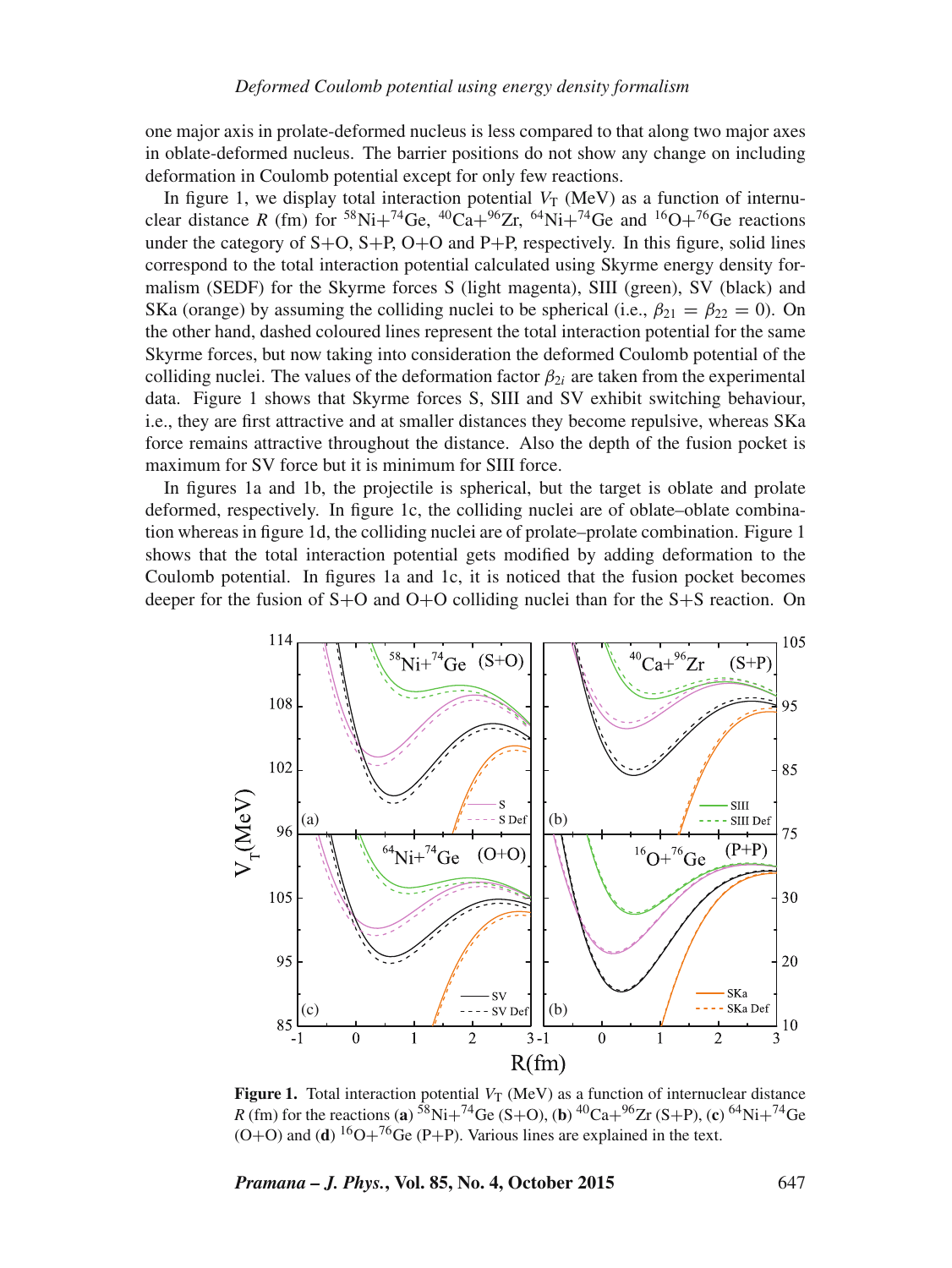the other hand, in figures 1b and 1d, the fusion pocket becomes shallower for the  $S+P$ and P+P cases compared to the S+S case.

In figures 2–5, fusion cross-section  $\sigma_{\text{fus}}$  (mb) is displayed as a function of the centreof-mass energy  $E_{\text{c.m.}}$  (MeV). Various lines have same meaning as in figure 1. Figure 2 shows that the fusion probability is slightly more for the  $S+O$  nuclei than for the  $S+S$ case because the depth of the fusion well increases on adding deformation  $(S+O)$  as discussed earlier. So, for  ${}^{30}Si+{}^{62}Ni$  and  ${}^{58}Ni+{}^{74}Ge$ , the fusion probabilities increase for S+O combination of colliding nuclei at sub-barrier energies. In figure 3, it is seen that there is a decrease in the fusion probability for  $S+P$  case than for the  $S+S$  case. This is because the depth of the fusion well decreases on adding deformation. Therefore, in  $30$ Si+ $24$ Mg and  $40Ca+96Zr$ , the fusion probability decreases for S+P-deformed nuclei at sub-barrier energies. In figure 4 also, the same trend is observed as in figure 2, but it is seen that fusion probability is even more for the  $O+O$  combination than for the  $S+O$ case. So, fusion probability increases for oblate–oblate-deformed nuclei at sub-barrier energies. In figure 5, similar trend is observed as reported in figure 3. In this case, fusion probability decreases for prolate–prolate-deformed nuclei at sub-barrier energies, but this decrease is not noticeable due to the lack of experimental data for P+P (highly deformed) systems.



**Figure 2.** The fusion cross-section  $\sigma_{\text{fus}}$  (mb) as a function of the centre of mass energy  $E_{\text{c.m.}}$  (MeV) for the reactions (**a**)  ${}^{30}\text{Si}+{}^{62}\text{Ni}$  and (**b**)  ${}^{58}\text{Ni}+{}^{74}\text{Ge.}$  In both (**a**) and (**b**), projectile is spherical and target is oblate-deformed. The experimental data for the  $30\text{Si}+62\text{Ni}$  and  $58\text{Ni}+74\text{Ge}$  reactions are taken from Stefanini *et al* [18] and Beckerman *et al* [19], respectively. Various lines imply the same meaning as in figure 1.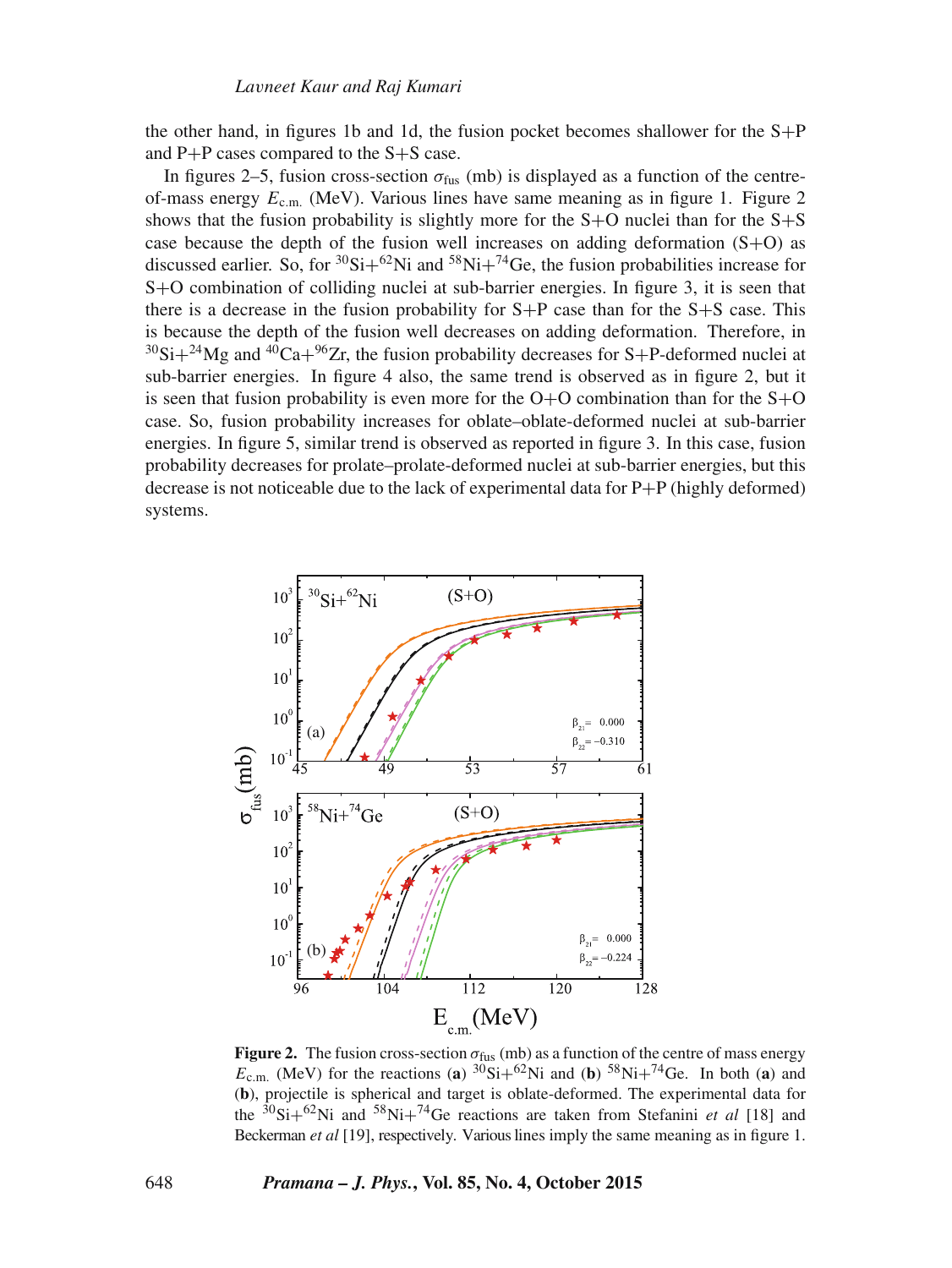

**Figure 3.** Same as figure 2, but for (**a**)  ${}^{30}Si+{}^{24}Mg$  and (**b**)  ${}^{40}Ca+{}^{96}Zr$  reactions. In both (**a**) and (**b**), projectile is spherical and target is prolate-deformed. The experimental data for these reactions are taken from Morsad *et al* [17] and Timmers *et al* [20], respectively.



**Figure 4.** Same as figure 2, but for (**a**)  ${}^{28}\text{Si}+{}^{62}\text{Ni}$  and (**b**)  ${}^{64}\text{Ni}+{}^{74}\text{Ge}$  reactions. In both (**a**) and (**b**), projectile and target are oblate-deformed. The experimental data for these reactions are taken from Stefanini *et al* [18] and Beckerman *et al* [19], respectively.

*Pramana – J. Phys.***, Vol. 85, No. 4, October 2015** 649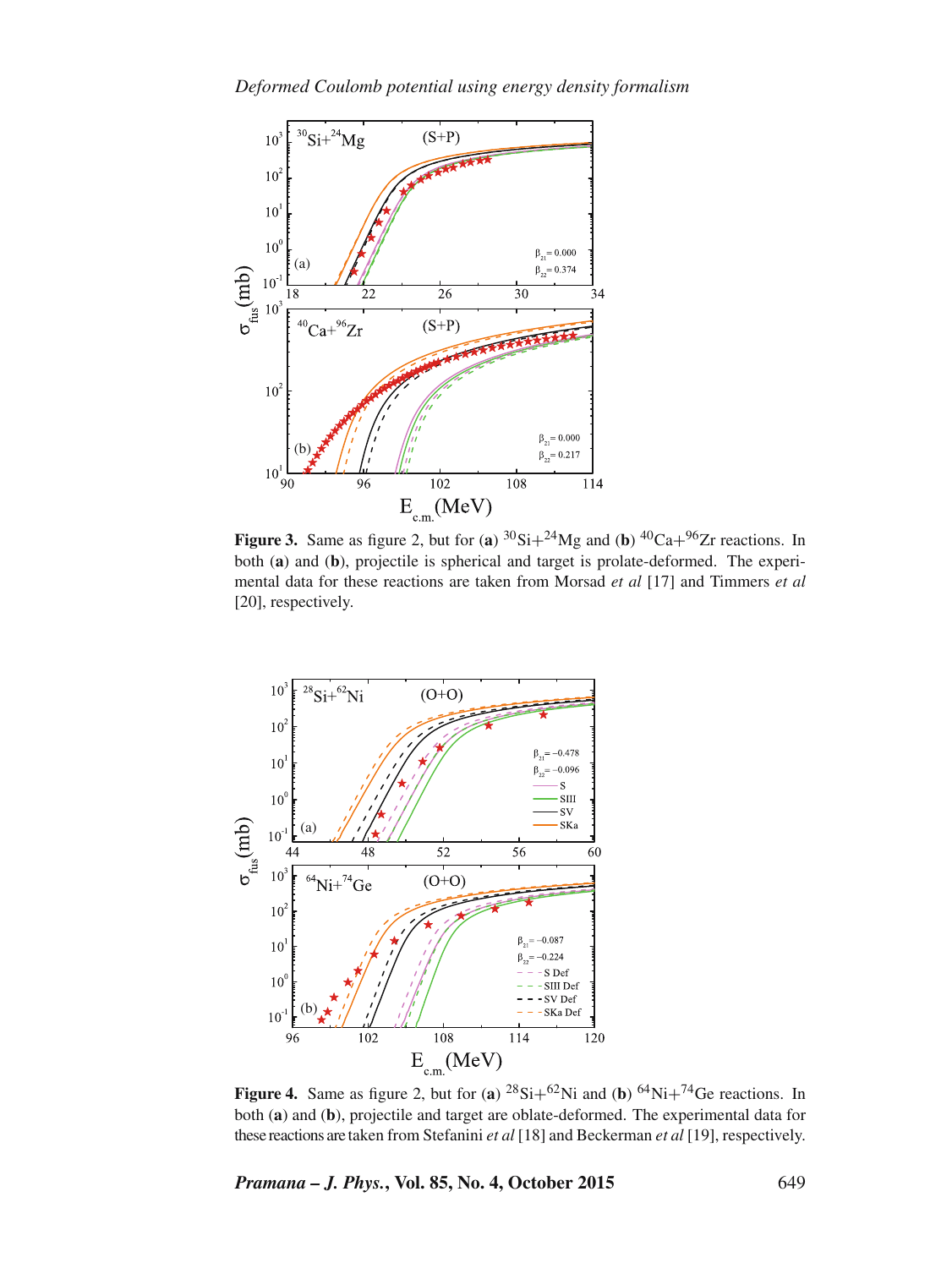

**Figure 5.** Same as figure 2, but for (**a**)  ${}^{16}O+{}^{76}Ge$  and (**b**)  ${}^{16}O+{}^{92}Zr$  reactions. In both (**a**) and (**b**), projectile and target are prolate-deformed. The experimental data for these reactions are taken from Aguilera *et al* [22] and Newton *et al* [23], respectively.

#### **4. Summary**

In this paper, the role of deformed Coulomb potential on fusion probabilities was studied using Skyrme energy density formalism. It was found that the depth of the fusion pocket is modified on adding deformed Coulomb potential of the colliding nuclei. The fusion pocket becomes deeper for the cases of  $S+O$ ,  $O+O$  compared to spherical–spherical case and shallower for the cases of  $S+P$ ,  $P+P$  compared to spherical ones. Also, a universal trend was seen, i.e., fusion probability increases for S+O, O+O combinations (this change is too small to explain the fusion enhancement at sub-barrier energies), and decreases for S+P and P+P combinations. Hence the deformed Coulomb potential affects the fusion barriers as well as fusion probabilities of the colliding nuclei, but the effect is marginal.

#### **Acknowledgements**

The financial support from Council of Scientific and Industrial Research (CSIR), New Delhi, is acknowledged. The authors are thankful to Professor Rajeev K Puri for valuable suggestions and fruitful discussions on the present work.